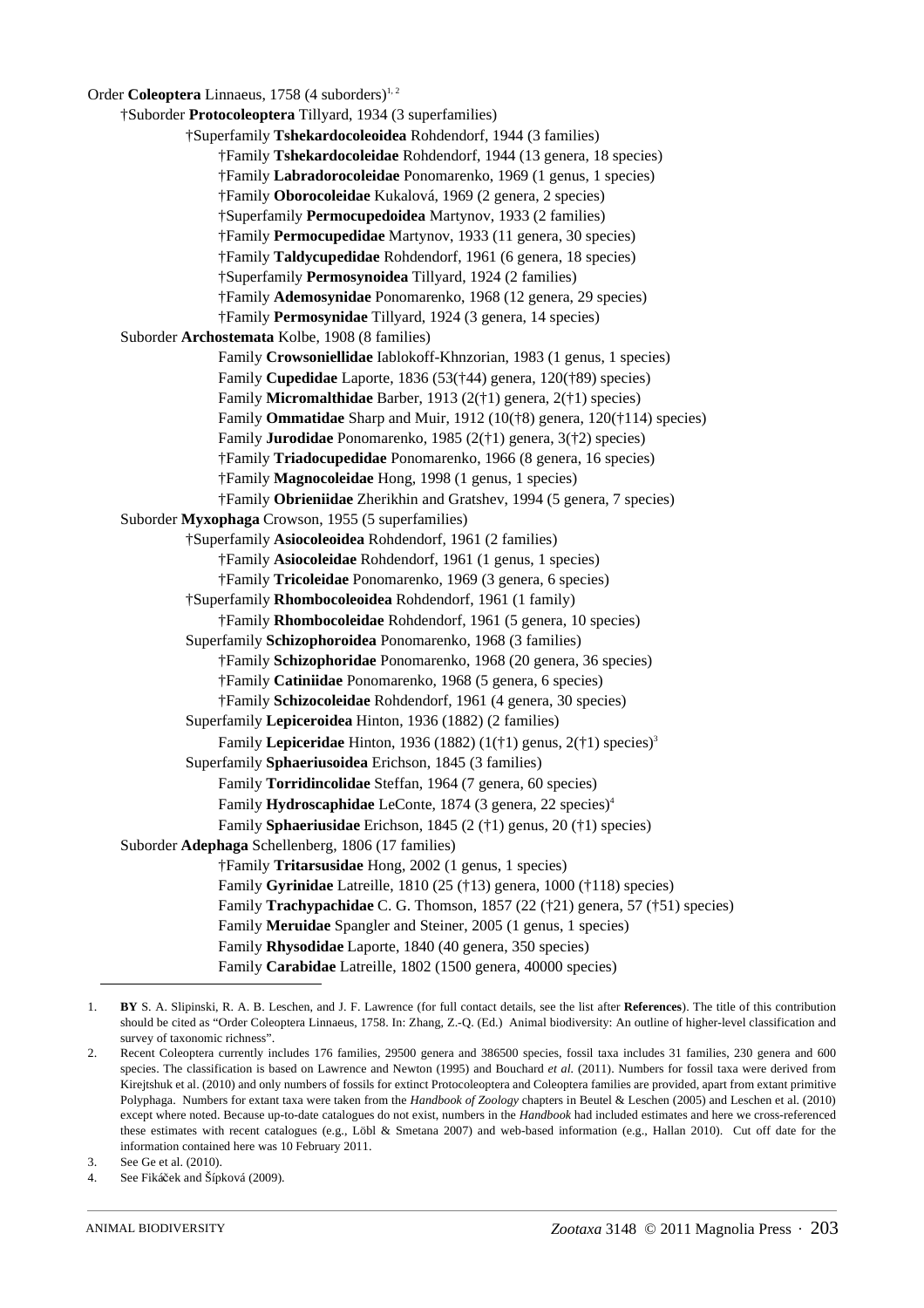Family **Haliplidae** Aubé, 1836 (5 (†1) genera, 220 (†2) species) †Family **Triaplidae** Ponomarenko, 1977 (1 genus, 2 species) †Family **Colymbotethidae** Ponomarenko, 1994 (2 genera, 2 species) †Family **Parahygrobiidae** Ponomarenko, 1977 (1 genus, 1 species) †Family **Coptoclavidae** Ponomarenko, 1961 (14 genera, 32 species) †Family **Liadytidae** Ponomarenko, 1977 (2 genera, 6 species) Family **Noteridae** C. G. Thomson, 1859 (14 genera, 250 species) Family **Amphizoidae** LeConte, 1853 (1 genus, 5 species) Family **Aspidytidae** Ribera et al., 2002 (1 genus, 2 species) Family **Hygrobiidae** Régimbart, 1879 (1837) (1 genus, 5 species) Family **Dytiscidae** Leach, 1815 (190 (†6) genera, 4100 (†85) species) Suborder **Polyphaga** Emery, 1886 (7 series) Series **Staphyliniformia** Latreille, 1802 (2 superfamilies) Superfamily **Hydrophiloidea** Latreille, 1802 (4 families) Family **Hydrophilidae** Latreille, 1802 (200 genera, 3400 species) Family **Sphaeritidae** Shuckard, 1839 (1 genus, 5 species) Family **Synteliidae** Lewis, 1882 (1 genus, 7 species) Family **Histeridae** Gyllenhal, 1808 (350 genera, 4300 species) Superfamily **Staphylinoidea** Latreille, 1802 (6 families) Family **Hydraenidae** Mulsant, 1844 (42 genera, 1600 species) Family **Ptiliidae** Erichson, 1845 (80 genera, 650 species) Family **Agyrtidae** C. G. Thomson, 1859 (8 genera, 70 species) Family **Leiodidae** Fleming, 1821 (342 genera, 3700 species) Family **Silphidae** Latreille, 1807 (15 genera, 200 species) Family **Staphylinidae** Latreille, 1802 (3500 genera, 56000 species) Series **Scarabaeiformia** Crowson 1960 (1 superfamily) Superfamily **Scarabaeoidea** Latreille, 1802 (14 families) Family **Pleocomidae** LeConte, 1861 (2 genera, 50 species) Family **Geotrupidae** Latreille, 1802 (70 genera, 920 species) Family **Belohinidae** Paulian, 1959 (1 genus, 1 species) Family **Passalidae** Leach, 1815 (64 genera, 800 species) Family **Trogidae** W. S. MacLeay, 1819 (5 genera, 300 species) Family **Glaresidae** Kolbe, 1905 (3(†2) genera, 60 (†3) species) Family **Diphyllostomatidae** Holloway, 1972 (1 genus, 3 species) Family **Lucanidae** Latreille, 1804 (120(†6) genera, 1500 (†11) species) Family **Ochodaeidae** Mulsant and Rey, 1871 (15 genera, 110 species, †2/3) Family **Hybosoridae** Erichson, 1847 (77(†3) genera, 580 (†7) species) Family **Glaphyridae** W. S. MacLeay, 1819 (11(†1) genera, 210(†6) species) Family **Scarabaeidae** Latreille, 1802 (1900 genera, 27000 species) †Family **Coprinisphaeridae** Genise, 2004 (4 genera, 9 species, ichnotaxon) †Family **Pallichnidae** Genise, 2004 (2 genera, 3 species, ichnotaxon) Series **Scirtiformia** Fleming, 1821 (1 superfamily) Superfamily **Scirtoidea** Fleming, 1821 (6 families) Family **Scirtidae** Fleming, 1821 (35 genera, 800 species) Family **Decliniidae** Nikitsky et al., 1994 (1 genus, 2 species) Family **Eucinetidae** Lacordaire, 1857 (11 genera, 53 species) Family **Clambidae** Fischer von Waldheim, 1821 (6 genera, 170 species) †Family **Elodophthalmidae** Kirejtshuk and Azar, 2008 (1 genus, 2 species) †Family **Mesocinetidae** Kirejtshuk and Ponomarenko, 2010 (4 genera, 7 species) Series **Elateriformia** Crowson 1960 (4 superfamilies) Superfamily **Dascilloidea** Guérin-Méneville, 1843 (1834) (2 families) Family **Dascillidae** Guérin-Méneville, 1843 (1834) (15 genera, 80 species) Family **Rhipiceridae** Latreille, 1834 (7 genera, 70 species)

Superfamily **Buprestoidea** Leach, 1815 (1 family)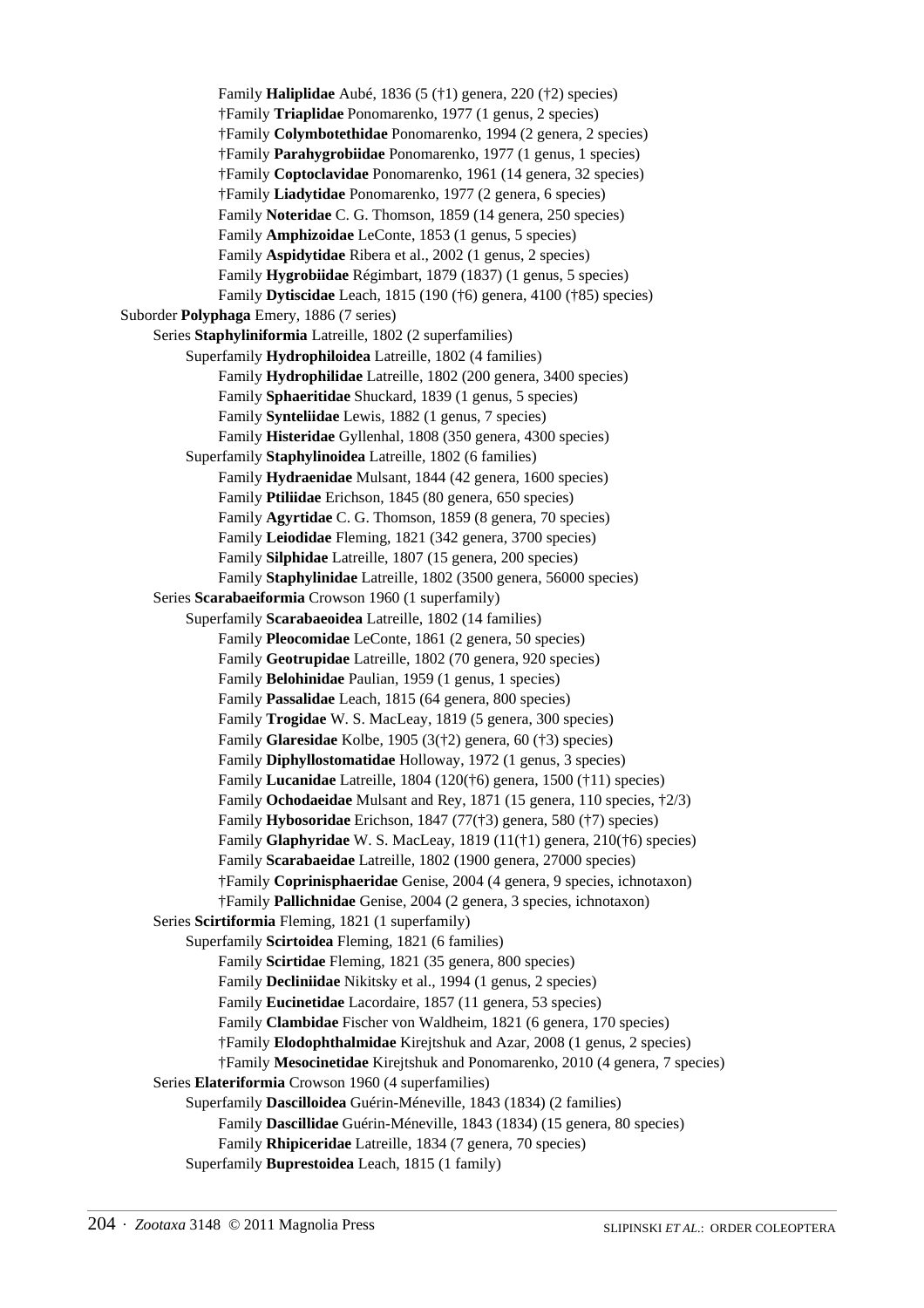Family **Buprestidae** Leach, 1815 (470 genera, 14700 species) Superfamily **Byrrhoidea** Latreille, 1804 (12 families) Family **Byrrhidae** Latreille, 1804 (38 genera, 430 species) Family **Elmidae** Curtis, 1830 (149 genera, 1500 species) Family **Dryopidae** Billberg, 1820 (1817) (33 genera, 300 species) Family **Lutrochidae** Kasap and Crowson, 1975 (1 genus, 11 species) Family **Limnichidae** Erichson, 1846 (37 genera, 390 species) Family **Heteroceridae** W. S. MacLeay, 1825 (15 genera, 300 species) Family **Psephenidae** Lacordaire, 1854 (35 genera, 290 species) Family **Cneoglossidae** Champion, 1897 (1 genus, 10 species) Family **Ptilodactylidae** Laporte, 1836 (34 genera, 500 species) Family **Chelonariidae** Blanchard, 1845 (3 genera, 250 species) Family **Eulichadidae** Crowson, 1973 (2 genera, 30 species) Family **Callirhipidae** Emden, 1924 (9 genera, 150 species) Superfamily **Elateroidea** Leach, 1815 (20 families) Family **Rhinorhipidae** Lawrence, 1988 (1 genus, 1 species) Family **Artematopodidae** Lacordaire, 1857 (8 genera, 45 species) Family **Brachypsectridae** LeConte and G. H. Horn, 1883 (1 genus, 5 species) Family **Cerophytidae** Latreille, 1834 (3 genera, 21 species) Family **Eucnemidae** Eschscholtz, 1829 (200 genera, 1500 species) Family **Throscidae** Laporte, 1840 (5 genera, 150 species) Family **Elateridae** Leach, 1815 (400 genera, 10000 species) Family **Plastoceridae** Crowson, 1972 (1 genus, 2 species) Family **Drilidae** Blanchard, 1845 (6 genera, 120 species) Family **Omalisidae** Lacordaire, 1857 (3 genera, 8 species) Family **Lycidae** Laporte, 1836 (160 genera, 4600 species) Family **Telegeusidae** Leng, 1920 (3 genera, 10 species) Family **Phengodidae** LeConte, 1861 (31 genera, 250 species) Family **Rhagophthalmidae** E. Olivier, 1907 (6 genera, 30 species)<sup>5</sup> Family **Lampyridae** Rafinesque, 1815 (110 genera, 2200 species) Family **Omethidae** LeConte, 1861 (8 genera, 33 species) Family **Cantharidae** Imhoff, 1856 (1815) (160 genera, 5100 species) Family **Podabrocephalidae** Pic, 1930 (1 genus, 1 species) †Family **Berendtimiridae** Winkler, 1987 (1 genus, 1 species) †Family **Lasiosynidae** Kirejtshuk, Chang, Ren & Kun, 2010 (4 genera, 7 species) Series **Derodontiformia** LeConte, 1861 (1 superfamily) Superfamily **Derodontoidea** LeConte, 1861 (3 families) Family **Derodontidae** LeConte, 1861 (4 genera, 30 species) Family **Nosodendridae** Erichson, 1846 (1 genus, 50 species) Family **Jacobsoniidae** Heller, 1926 (3 genera, 20 species) Series **Bostrichiformia** Forbes, 1926 (1 superfamily) Superfamily **Bostrichoidea** Latreille, 1802 (4 families) Family **Dermestidae** Latreille, 1804 (50 genera, 1200 species) Family **Endecatomidae** LeConte, 1861 (1 genus, 4 species) Family **Bostrichidae** Latreille, 1802 (90 genera, 570 species) Family **Ptinidae** Latreille, 1802 (230 genera, 2200 species) Series **Cucujiformia** Lameere, 1938 (4 superfamilies) Superfamily **Lymexyloidea** Fleming, 1821 (1 family) Family **Lymexylidae** Fleming, 1821 (10 genera, 70 species) Superfamily **Cleroidea** Latreille, 1802 (12 families) Family **Phloiophilidae** Kiesenwetter, 1863 (1 genus, 1 species) Family **Trogossitidae** Latreille, 1802 (50 genera, 600 species)

<sup>5.</sup> See Löbl & Smetana (2007).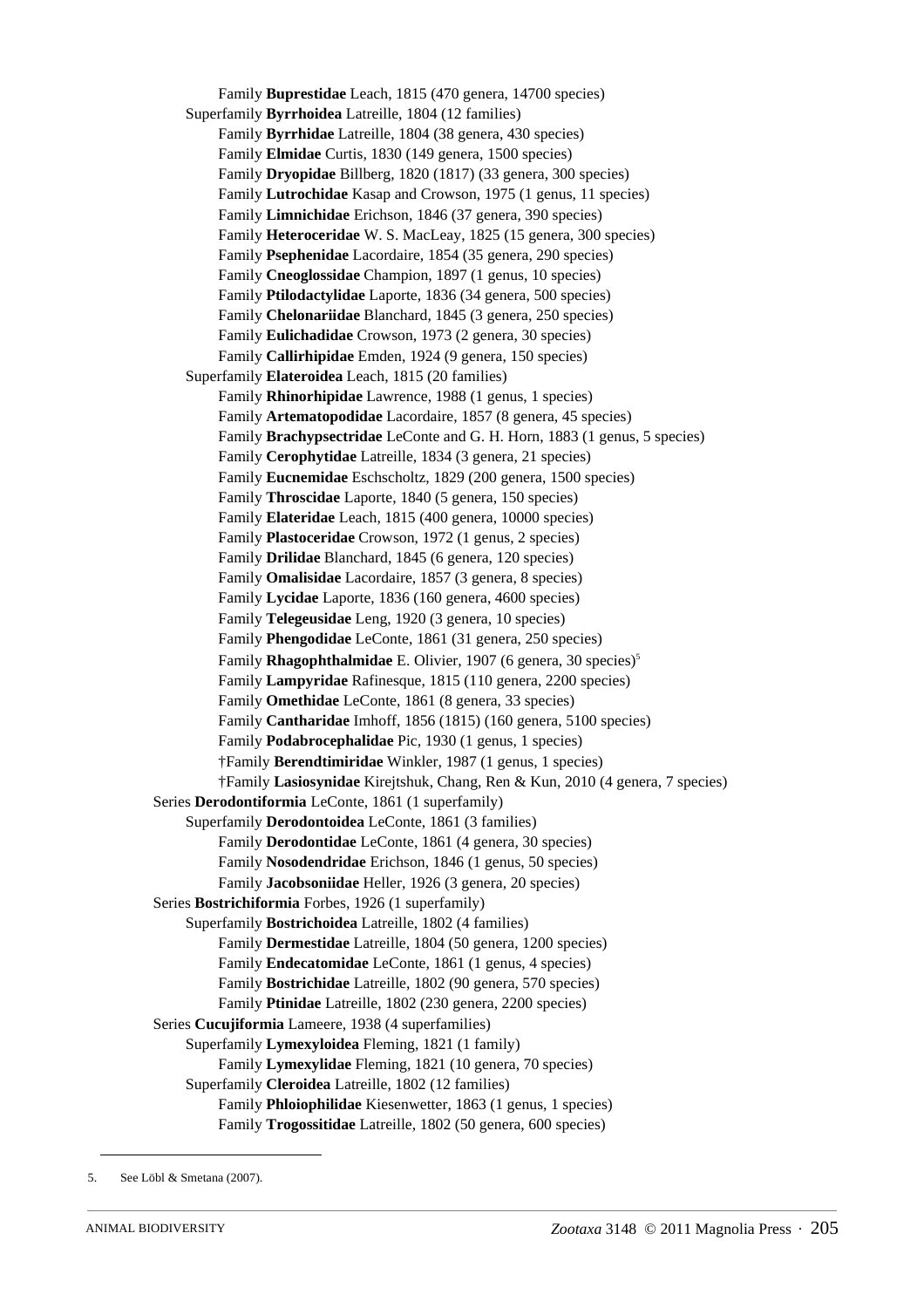Family **Chaetosomatidae** Crowson, 1952 (4 genera, 12 species) Family **Metaxinidae** Kolibáč, 2004 (1 genus, 1 species) Family **Thanerocleridae** Chapin, 1924 (7 genera, 30 species) Family **Cleridae** Latreille, 1802 (200 genera, 3400 species) Family **Acanthocnemidae** Crowson, 1964 (1 genus, 1 species) Family **Phycosecidae** Crowson, 1952 (1 genus, 4 species) Family **Prionoceridae** Lacordaire, 1857 (3 genera, 160 species) Family **Mauroniscidae** Majer, 1995 (5 genera, 26 species) Family **Melyridae** Leach, 1815 (300 genera, 6000 species) †Family **Parandrexidae** Kirejtshuk, 1994 (3 genera, 5 species) Superfamily **Cucujoidea** Latreille, 1802 (37 families) Family **Boganiidae** Sen Gupta and Crowson, 1966 (5 genera, 11 species) Family **Byturidae** Gistel, 1848 (7 genera, 24 species) Family **Helotidae** Chapuis, 1876 (5 genera, 107 species) Family **Protocucujidae** Crowson, 1954 (1 genus, 7 species) Family **Sphindidae** Jacquelin du Val, 1860 (9 genera, 59 species) Family **Biphyllidae** LeConte, 1861(7 genera, 200 species) Family **Erotylidae** Latreille, 1802 (260 genera, 3500 species) Family **Monotomidae** Laporte, 1840 (33 genera, 250 species) Family **Hobartiidae** Sen Gupta and Crowson, 1966 (2 genera, 6 species) Family **Cryptophagidae** Kirby, 1826 (60 genera, 600 species) Family **Agapythidae** Sen Gupta and Crowson, 1969 (1 genus, 1 species) Family **Priasilphidae** Crowson, 1973 (3 genera, 11 species) Family **Phloeostichidae** Reitter, 1911 (5 genera, 14 species) Family **Silvanidae** Kirby, 1837 (58 genera, 500 species) Family **Cucujidae** Latreille, 1802 (4 genera, 44 species) Family **Myraboliidae** Lawrence and Britton, 1991 (1 genus, 13 species) Family **Cavognathidae** Sen Gupta and Crowson, 1966 (1 genus, 9 species) Family **Lamingtoniidae** Sen Gupta and Crowson, 1969 (1 genus, 3 species) Family **Passandridae** Blanchard, 1845 (9 genera, 109 species) Family **Phalacridae** Leach, 1815 (51 genera, 640 species) Family **Propalticidae** Crowson, 1952 (2 genera, 30 species) Family **Laemophloeidae** Ganglbauer, 1899 (37 genera, 430 species) Family **Tasmosalpingidae** Lawrence and Britton, 1991 (1 genus, 2 species) Family **Cyclaxyridae** Gimmel et al., 2009 (1 genus, 2 species) Family **Kateretidae** Kirby, 1837 (14 genera, 95 species) Family **Nitidulidae** Latreille, 1802 (350 genera, 4500 species) Family **Smicripidae** G. H. Horn, 1880 (1 genus, 6 species) Family **Bothrideridae** Erichson, 1845 (38 genera, 400 species) Family **Cerylonidae** Billberg, 1820 (52 genera, 450 species) Family **Alexiidae** Imhoff, 1856 (1 genus, 50 species) Family **Discolomatidae** G. H. Horn, 1878 (16 genera, 400 species) Family **Endomychidae** Leach, 1815 (130 genera, 1800 species) Family **Coccinellidae** Latreille, 1807 (360 genera, 6000 species) Family **Corylophidae** LeConte, 1852 (30 genera, 200 species) Family **Latridiidae** Erichson, 1842 (28 genera, 1000 species) Family **Akalyptoischiidae** Lord et. al, 2010 (1 genus, 24 species)6 †Family **Sinisilvanidae** Hong, 2002 (1 genus, 1 species) Superfamily **Tenebrionoidea** Latreille, 1802 (28 families) Family **Mycetophagidae** Leach, 1815 (18 genera, 130 species) Family **Archeocrypticidae** Kaszab, 1964 (10 genera, 60 species) Family **Pterogeniidae** Crowson, 1953 (7 genera, 26 species)

<sup>6.</sup> See Lord et al. (2010).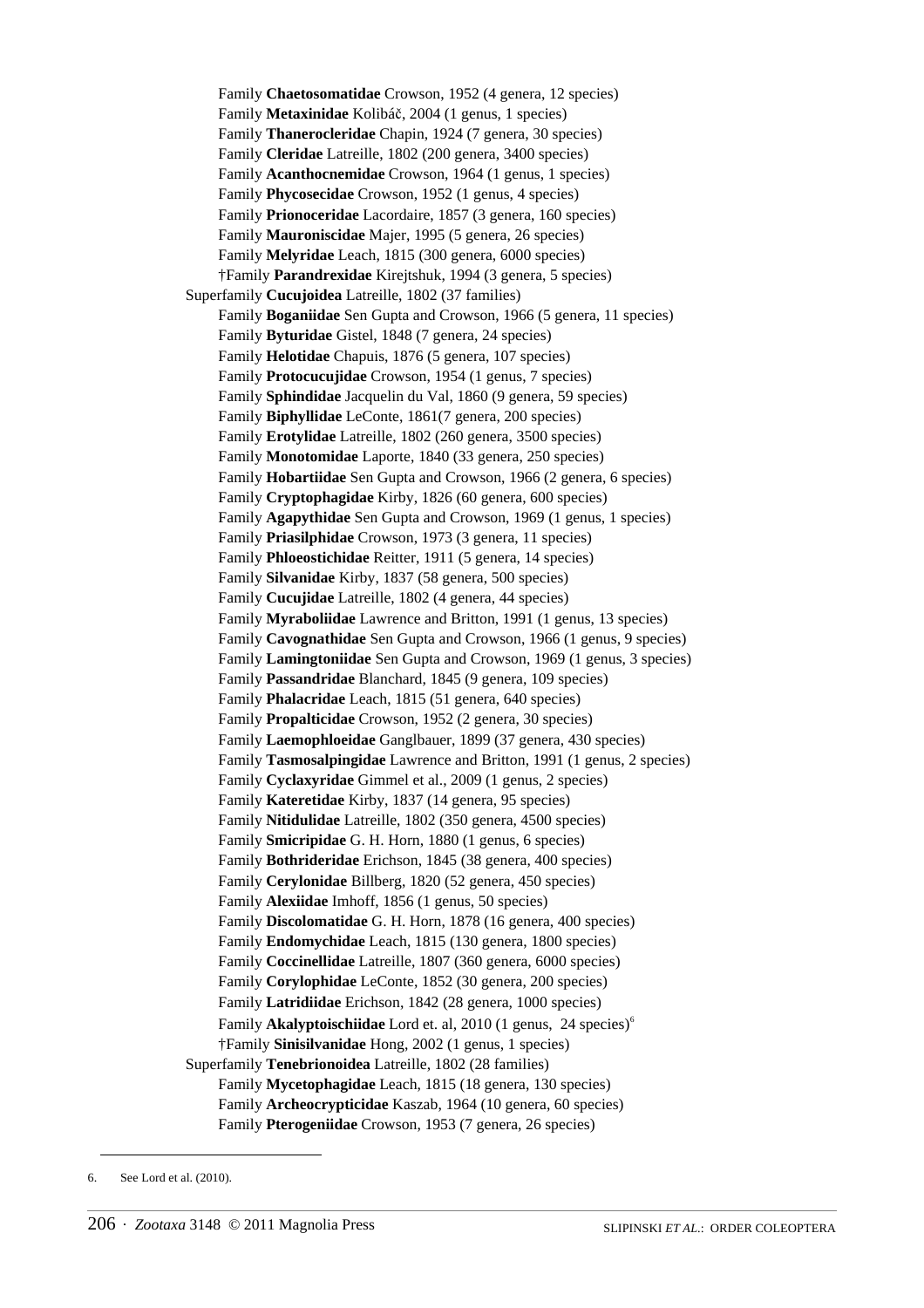Family **Ciidae** Leach, 1819 (42 genera, 650 species) Family **Tetratomidae** Billberg, 1820 (13 genera, 150 species) Family **Melandryidae** Leach, 1815 (60 genera, 420 species) Family **Mordellidae** Latreille, 1802 (100 genera, 1500 species) Family **Ripiphoridae** Gemminger, 1870 (1853) (38 genera, 400 species) Family **Zopheridae** Solier, 1834 (190 genera, 1700 species) Family **Ulodidae** Pascoe, 1869 (14 genera, 30 species) Family **Promecheilidae** Lacordaire, 1859 (7 genera, 20 species) Family **Chalcodryidae** Watt, 1974 (3 genera, 15 species) Family **Trachelostenidae** Lacordaire, 1859 (1 genus, 2 species) Family **Tenebrionidae** Latreille, 1802 (2300 genera, 20000 species) Family **Prostomidae** C. G. Thomson, 1859 (2 genera, 30 species) Family **Synchroidae** Lacordaire, 1859 (3 genera, 8 species) Family **Stenotrachelidae** C. G. Thomson, 1859 (7 genera, 19 species) Family **Oedemeridae** Latreille, 1810 (100 genera, 500 species) Family **Meloidae** Gyllenhal, 1810 (120 genera, 3000 species) Family **Mycteridae** Oken, 1843 (29 genera, 160 species) Family **Boridae** C. G. Thomson, 1859 (3 genera, 4 species) Family **Trictenotomidae** Blanchard, 1845 (2 genera, 13 species) Family **Pythidae** Solier, 1834 (7 genera, 23 species) Family **Pyrochroidae** Latreille, 1807 (30 genera, 167 species) Family **Salpingidae** Leach, 1815 (45 genera, 300 species) Family **Anthicidae** Latreille, 1819 (100 genera, 3000 species) Family **Aderidae** Winkler, 1927 (50 genera, 900 species) Family **Scraptiidae** Gistel, 1848 (35 genera, 500 species) Superfamily **Chrysomeloidea** Latreille, 1802 (7 families) Family **Vesperidae** Mulsant, 1839 (17 genera, 75 species) Family **Oxypeltidae** Lacordaire, 1868 (2 genera, 3 species)<sup>7</sup> Family **Disteniidae** J. Thomson, 1861 (32 genera, 336 species) Family **Cerambycidae** Latreille, 1802 (5232 genera, 30079 species)8 Family **Megalopodidae** Latreille, 1802 (30 genera, 350 species)<sup>9</sup> Family **Orsodacnidae** C. G. Thomson, 1859 (3 genera, 40 species)<sup>9</sup> Family **Chrysomelidae** Latreille, 1802 (2114 genera, 32500 species) Superfamily **Curculionoidea** Latreille, 1802 (8 families)<sup>10</sup> Family **Nemonychidae** Bedel, 1882 (20 genera, 70 species) Family **Anthribidae** Billberg, 1820 (372 genera, 3900 species) Family **Belidae** Schoenherr, 1826 (38 genera, 375 species) Family **Attelabidae** (150 genera, 2500 species) Family **Caridae** Thompson, 1992 (4 genera, 6 species) Family **Brentidae** Billberg, 1820 (400 genera, 4000 species) Family **Curculionidae** Latreille, 1802 (4600 genera, 51000 species) †Family **Ulyanidae** Zherikhin, 1993 (2 genera, 3 species)

## **Acknowledgements**

We thank Petr Svacha (Vesperidae), Miguel Monne (Cerambycidae), Den Heffern (Cerambycidae), Antonio Santos-Silva (Disteniidae), and Chris Reid (Chrysomelidae) for assistance with the numbers of chrysomeloid families. RABL

<sup>7.</sup> See Kuschel (1955).

<sup>8.</sup> Number of genera was obtained by tripling the number of neotropical genera (1744) supplied by M. Monne (pers. com). Species number was obtained from Anonymous (2010).

<sup>9.</sup> See Hallan (2010).

<sup>10.</sup> See Oberprieler et al. (2007).